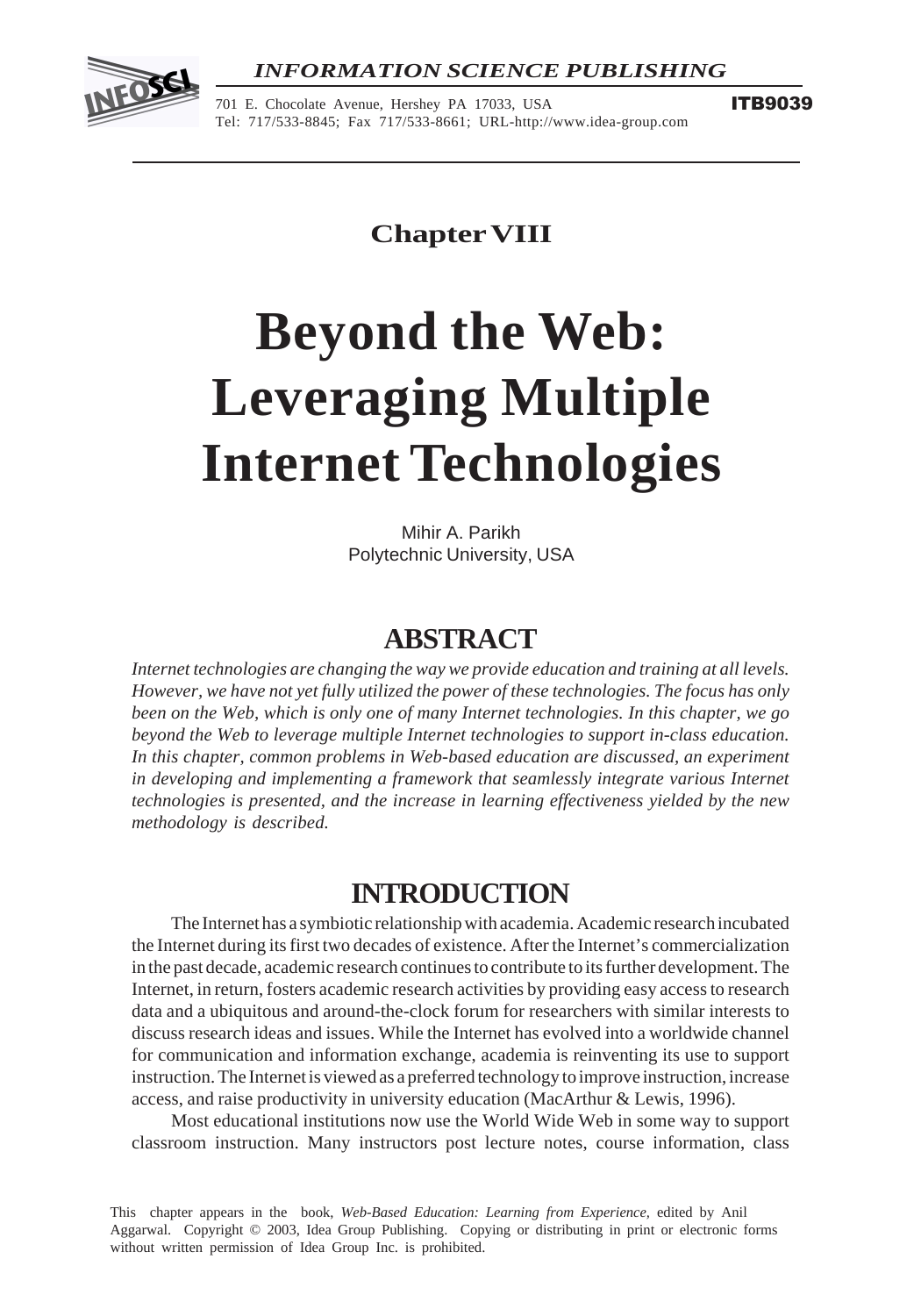schedule, and assignments on their course websites. Several universities have even started utilizing commercial or in-house software to support instructors in creating and maintaining course websites. However, the experience has been somewhat unenthusiastic. We need to go beyond the Web and integrate multiple Internet technologies in education. We need to deploy the right combination of multiple Internet technologies with appropriate teaching methods and instructional material to improve education (Huang, 2001; Mahoney, 1998; Spooner et al., 1998; Sumner & Hostetler, 1999). In this chapter, a case study of such an effort made by deploying a special Internet-based education support system for traditional classroom setup at a large, urban university in the Southeast United States is presented. The primary objective is to illustrate how multiple Internet technologies can be integrated under one, unifying framework to make classroom-based education more efficient and effective. Provided is a new path that academic institutions can follow in their efforts to improve the learning process by leveraging emerging and yet-to-emerge Internet technologies. This experiment supports the notion that these technologies can revolutionize the way we learn and the way learning is supported in classrooms.

## **EARLY ADOPTION OF THE WEB**

Wilson (1996) classified learning environments in three major categories: computer microworld, classroom-based learning environment, and virtual learning environment. Computer microworld is a self-contained computer-based learning environment, such as computer-based training and intelligent tutoring systems, in which students learn at their own pace using a computerized learning system. A classroom-based learning environment is the most widely used, traditional educational setup, in which students periodically meet face-toface with their instructors. A virtual learning environment is a telecommunications-based learning environment (e.g., distance learning), in which the students, dispersed over a large geographic area, learn through a communication medium.

The Internet can provide valuable contributions to all three learning environments. In the computer microworld environment, it can help distribute, maintain, and update training software and educational modules. In the classroom-based learning environment, it can help distribute course material, such as lecture notes and assignments, via course websites, and provide email-based communication between the instructor and students. In the virtual learning environment, it can replace the traditional telecommunications-based videoconferencing network with a ubiquitous, multimedia network. To take advantage of these opportunities, many Internet-based, virtual universities, such as Western Governors University (WGU), Jones International University (JIU), California Virtual University, and Concord University School of Law, have emerged recently.

Fascinated by the Internet and its potential use in education, several instructors, including the author, started using the Web on an ad hoc basis to support classroom instruction in the College of Business Administration at Georgia State University (GSU) in 1996, in graduate and undergraduate and core and noncore classes. GSU is a large urban university in Atlanta, Georgia. The number of students in a typical class ranged from 25 to 35, which presented ideal conditions for using the emerging Web technology to support instruction. These individual efforts gradually improved with the availability of better Web technologies, the increased penetration of the Web at homes and offices of students, and upward progress on the learning curve. However, several problems, discussed below, started surfacing immediately after the initial adoption.

Copyright © 2003, Idea Group Inc. Copying or distributing in print or electronic forms without written permission of Idea Group Inc. is prohibited.